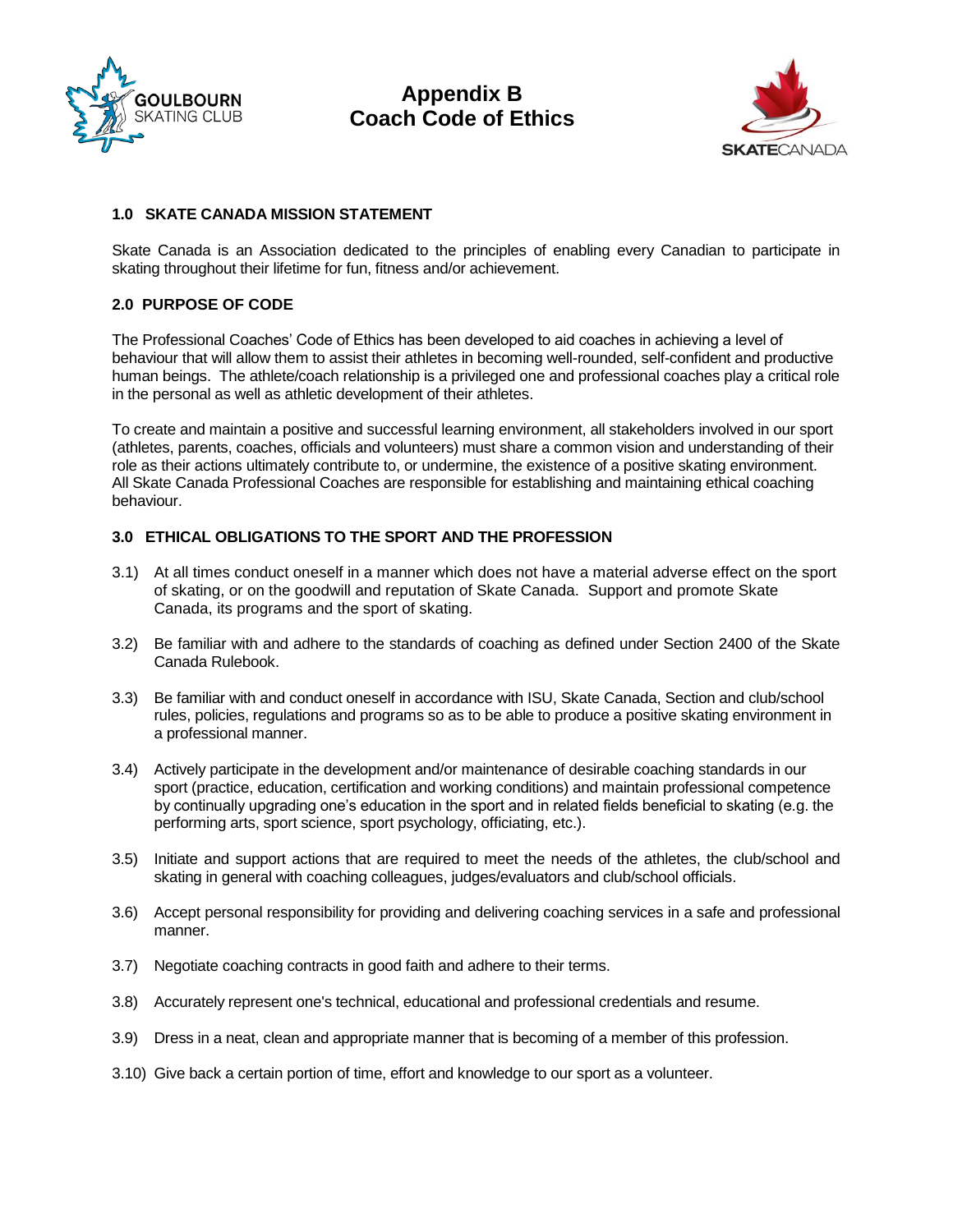



- 3.11) Coaches may produce resumes, flyers, pamphlets, web pages or other promotional material to advertise and promote their services, qualifications and experience and may distribute this information to individuals when requested by those individuals.
- 3.12) Coaches may advertise their services, qualifications and experience on-line, and through advertisements in print media (e.g. newspapers or Yellow Pages).
- 3.13) Provided the club or skating school has granted the same permission for all coaches, coaches may display a resume, flyer, brochure, or advertisement for their coaching services or lesson availability on a club bulletin board, club web site or club newsletter.
- 3.14) Coaches may participate in self-promotional activities that do not violate other clauses in this code.

## **4.0 ETHICAL OBLIGATIONS TO ALL INDIVIDUALS**

- 4.1) Exhibit the important character traits of honesty, integrity, fairness, reliability/ dependability and cooperation when dealing with all participants in the sport so as to bring credit to the profession.
- 4.2) Treat everyone fairly within the context of their activity regardless of skating ability and participation goals.
- 4.3) Be a positive role model and encourage sportsmanship by demonstrating respect, courtesy, and positive support for all athletes, coaches, officials and volunteers at all times. Do not engage in actions (verbal or physical) that unfairly disadvantage a given athlete (or athletes) over another. Actively encourage athletes to learn and uphold the rules of their sport and the spirit of such rules.
- 4.4) Refrain from engaging in conduct which constitutes personal harassment or abuse of power in relation to another Skate Canada member. For these purposes:
	- a) "Personal harassment" is defined as improper conduct (comment, conduct, or gestures), which is directed toward an individual, and which is offensive or harmful to that individual, and which the person making the comment, conduct, or gestures knows or ought to know is unwelcome or unwanted.
	- b) "Abuse of power" is defined as conduct which involves the improper use of power, trust or authority inherent in a position held, which is directed toward an individual, and which endangers the job or performance of the individual, or undermines his or her job or performance, or in any way interferes with or influences the performance or career of that individual.
	- c) This conduct includes verbal, psychological and physical forms of behaviour, is demeaning, belittling, or causes personal humiliation or embarrassment, and may be on a one-time or continuous basis.
	- d) This conduct does not have to be made with the intent to harass or to abuse power, as the case may be, to constitute harassment or abuse of power;
	- e) The conduct takes place at or during the course of any Skate Canada business or skating activity or event (including business or skating activities or events of member organizations); or, outside of those situations, when the conduct occurs between members of Skate Canada, and the conduct adversely affects Skate Canada skating environment.
- 4.5) Refrain from engaging in conduct which constitutes discriminatory or sexual harassment. Discriminatory and sexual harassment, whether verbal, physical, or institutional, is unacceptable and will not be tolerated by Skate Canada.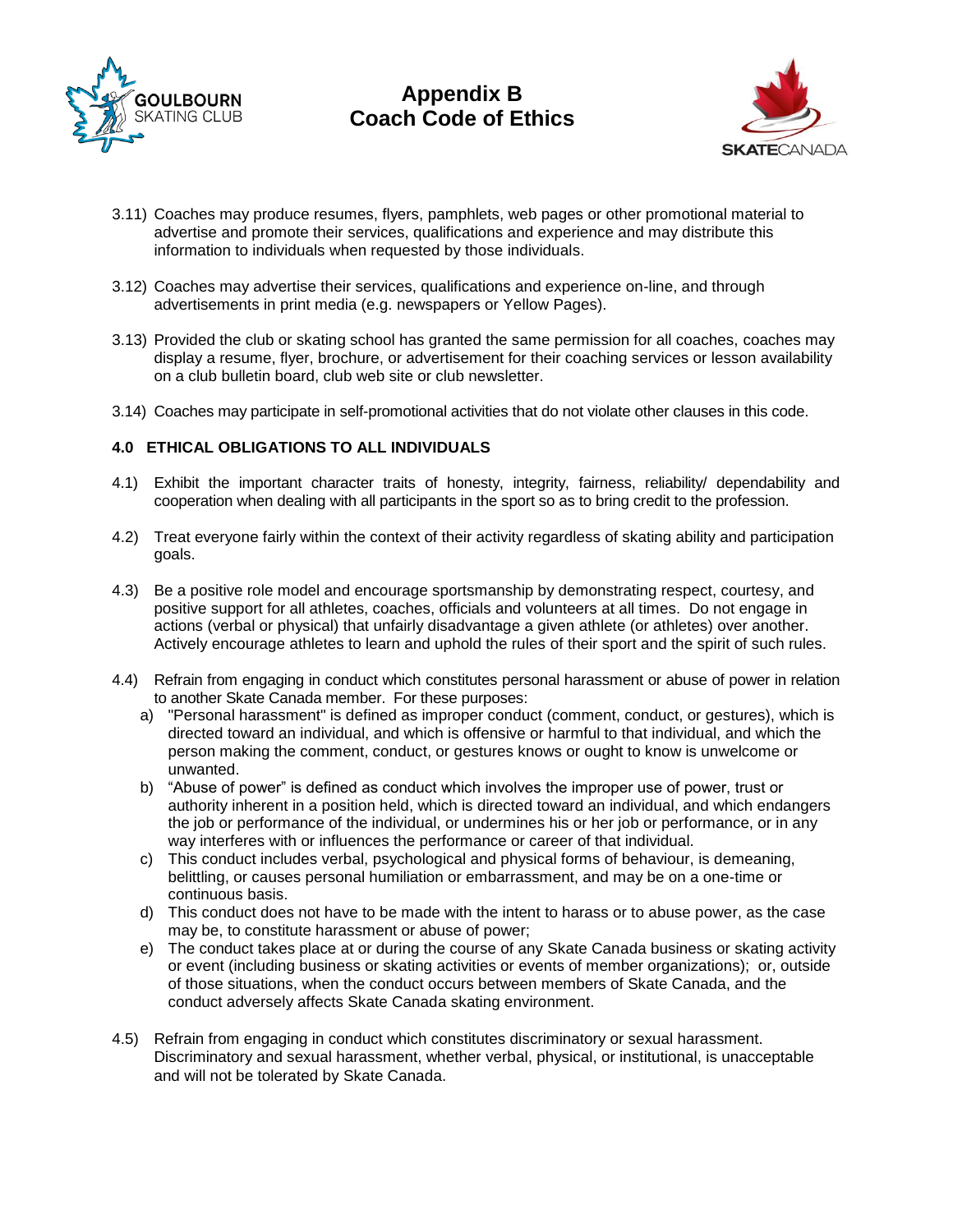



- a) Discriminatory harassment is defined as improper behaviour (comment, conduct, or gestures), which is directed toward an individual or group of individuals, and which is related to or motivated by the race, national or ethnic origin, colour, religion, age, marital status, family status, disability, or pardoned conviction of that individual or group of individuals, and which is offensive to that individual or group of individuals, and which the person making the comment, conduct, or gestures knows or ought to know is unwelcome or unwanted. This improper behaviour, which may be on a one-time or continuous basis, is insulting, intimidating, humiliating, malicious, degrading, or embarrassing. The improper behaviour does not have to be made with the intent to harass or discriminate, to be in violation of this policy.
- b) Sexual harassment is defined as improper behaviour (comment, conduct, or gestures), which is directed toward an individual or group of individuals, and which is related to the sex or sexual orientation of that individual or group of individuals, and which might reasonably be expected to cause offense or humiliation to that individual or group of individuals, or which might reasonably be perceived by the individual or group of individuals as placing a condition of a sexual nature on employment, or on any opportunity for training or advancement. Sexual harassment may be directed at members of the same sex or the opposite sex. This improper behaviour, which may be on a one-time or continuous basis, is insulting, intimidating, humiliating, malicious, degrading, or embarrassing. The improper behaviour does not have to be made with the intent to harass or discriminate, to be in violation of this policy.
- 4.6) Never advocate or condone the use of illegal drugs, banned or performance enhancing substances.

## **5.0 ETHICAL OBLIGATIONS TO ATHLETES/PARENTS**

- 5.1) Provide the athlete and parent/s with a current copy of the Skate Canada Coaches' Code of Ethics and review the code with the athlete and parent(s).
- 5.2) Assist the athlete in determining realistic goals and objectives in the sport.
- 5.3) Provide the athlete and parent/s with the information necessary to enable them to choose a realistic and affordable course of action to achieve their goals and objectives. Involve parents in management decisions pertaining to their children's development.
- 5.4) Maintain the best interests of the athlete at heart at all times and communicate regularly and effectively with the athlete and parent(s) as to the athlete's progress, changes in Skate Canada rules or club regulations, or other important or relevant information affecting the athlete's participation in the sport.
- 5.5) Place the emotional and physical well-being of the athlete ahead of a personal desire to win.
- 5.6) Be aware of the influence one can exercise over one's athletes and never abuse this trust or position of power.
- 5.7) Avoid making promises or giving guarantees to the athlete and/or parent(s) of test or competitive achievement but rather endeavour to restrict dialogue to the athlete's personal skating development.
- 5.8) Clearly outline your available coaching services including cost and method of payment prior to providing any services as agreed or contracted by your athlete/parent.